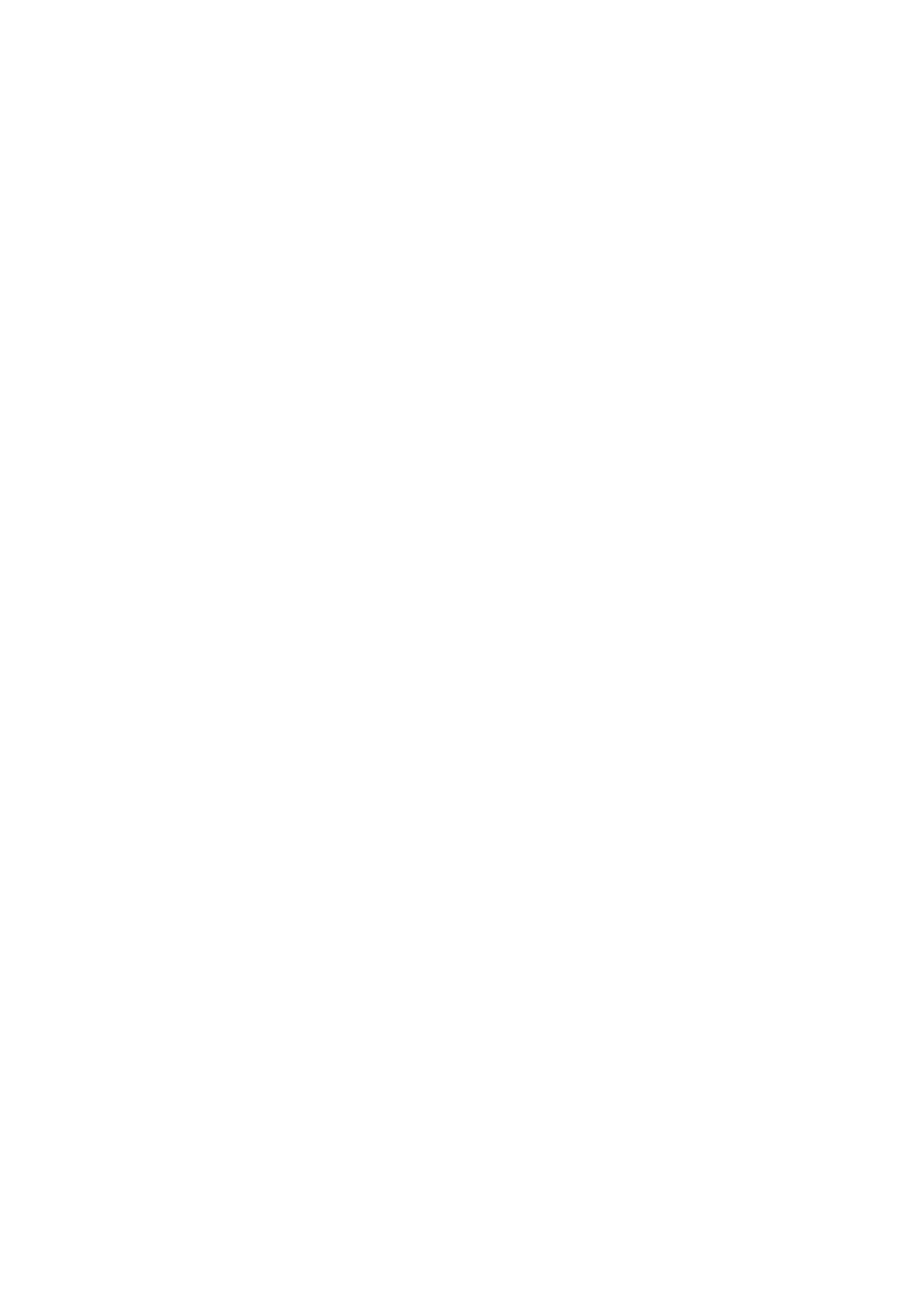Pages

# **Table of Contents**

| 1 | <b>EIA Team Competent Experts</b> |                                         |     |
|---|-----------------------------------|-----------------------------------------|-----|
|   | 1.1                               | EIA coordinator                         |     |
|   | 1.2                               | <b>Air Quality</b>                      |     |
|   | 1.3                               | <b>Cultural Heritage</b>                | I   |
|   | 1.4                               | Landscape and Visual                    | ij  |
|   | 1.5                               | <b>Ecology and Nature Conservation</b>  | ij  |
|   | 1.6                               | <b>Geology and Soils</b>                | iii |
|   | 1.7                               | <b>Materials</b>                        | iii |
|   | 1.8                               | Noise and Vibration                     | iv  |
|   | 1.9                               | <b>People and Communities</b>           | iv  |
|   | 1.10                              | Road Drainage and the Water Environment | V   |
|   | 1.11                              | <b>Climate Change</b>                   | V   |
|   |                                   |                                         |     |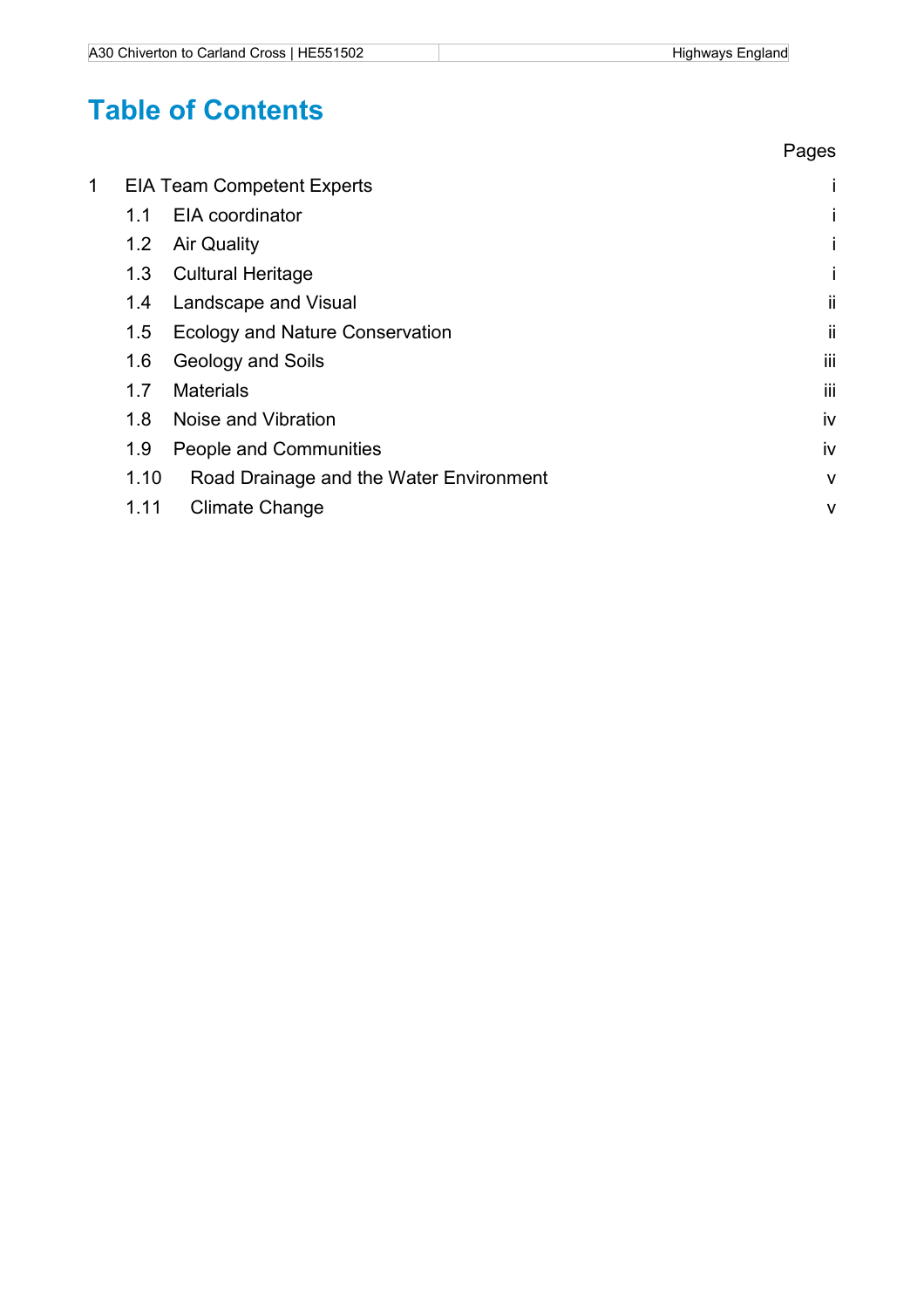## **1 EIA Team Competent Experts**

#### **1.1 EIA coordinator**

- 1.1.1 Jessica Lauren Postance (EIA Lead and Environmental Coordinator) is a Chartered Engineer (CEng), a Chartered Environmentalist (CEnv) and Chartered Water and Environmental Manager (CWEM). Jessica has an MEng (Hons) degree in Environmental and Earth Resources Engineering from Imperial College London (2002).
- 1.1.2 Jessica is a member of the Chartered Institute for Water and Environmental Management (CIWEM) and has worked as a professional environmental engineer since 2002. Jessica is an accomplished environmental generalist, with a broad range of experience and knowledge across many environmental-related disciplines. Jessica provides expert environmental input into a range of infrastructure projects.
- 1.1.3 Jessica has a wealth of experience working on highway schemes in the UK. Jessica has contributed to, actively managed and coordinated, and published a number of highway Environmental Statements in the last 10 years.

### **1.2 Air Quality**

- 1.2.1 Christine McHugh
- Christine McHugh (Air quality lead) (MA, PhD, MIEnvSc, MIAQM, AMIOA) is an Associate Director and is Arup's UK lead on air quality. She has 25 years' experience in air quality and is an experienced leader (Project Director and Project Manager) of technical projects including high profile projects and has provided expertise internationally. Christine led the 2007 study of air quality for the expansion of Heathrow Airport, provided planning support and advice to the Greater London Authority for several years, managed a technical support contract for the Environment Agency and spent a year in total in China as EU's air quality expert on the largest technical transfer project at the time, in Liaoning. She has provided air quality reviews and undertaken work on M1 J23a-25 and M1 J13-16, M4 Newport and A66. She led the research project into use of GTL fuels for Highways England and is leading the air quality work for the M25 J10-16 and M42/M40 SMP studies.

### **1.3 Cultural Heritage**

- 1.3.1 Jim Keyte
- James William Keyte holds a BSc (Hons) in Heritage Conservation and a Postgraduate Diploma in Archaeological Resource Management. I am a Member of the Chartered Institute for Archaeologists, a Member of the Institution of Environmental Sciences, and a Chartered Environmentalist.
- James has worked as a professional archaeologist for 19 years with positions at Gifford and Partners Ltd (1999-2007) and Ove Arup and Partners Ltd since 2007.
- 1.3.4 The majority of his career has been concerned with assessing the impact of developments upon the historic environment, for both non-EIA and EIA developments. He has worked on projects in a wide range of sectors including mixed use development, energy, education and water. He has worked on a large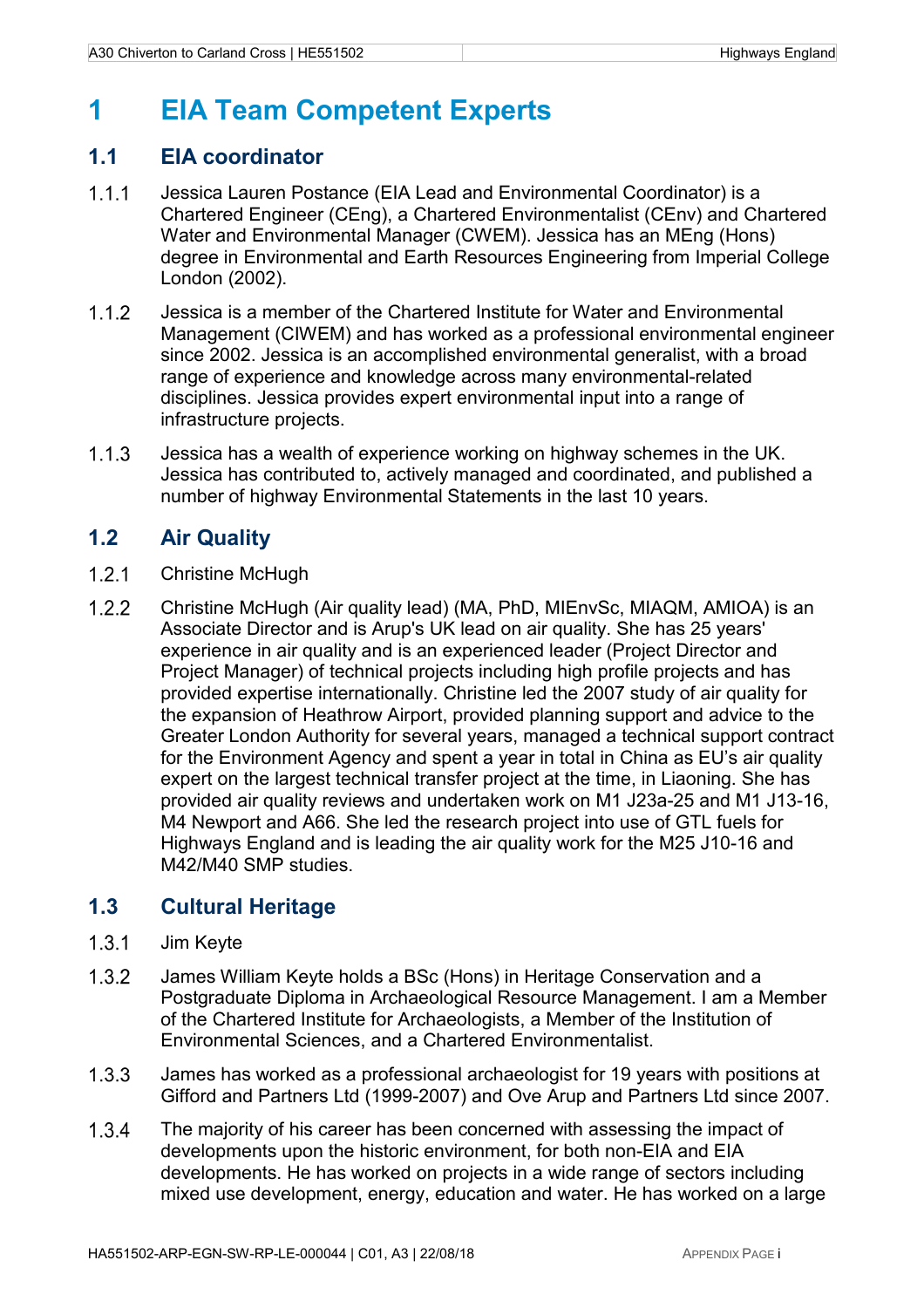number of road and rail schemes, including: A34/4 Junction Chieveley, A303 Stonehenge Improvement (2002-2005), M1 Junction 21-30 Improvement, East Coast Mainline Hitchin Grade Separation, A8 Belfast to Larne Dualling, A120 Little Hadham Bypass, and High Speed 2 Phase 1A and 2B. As a result, James has extensive experience of the impacts to the historic environment that can result from the development of major infrastructure projects.

#### **1.4 Landscape and Visual**

- 1.4.1 Ben Oakman
- 1.4.2 Ben Oakman is a Senior Landscape Architect. Ben has been a Chartered Member of the UK Landscape Institute for eleven years. Ben has a BSc in Biological Sciences from the University of Bristol and a Masters in Landscape Architecture from Edinburgh College of Art.
- 1.4.3 Ben has been working as a landscape architect in the UK since 2003 and has focused on landscape planning work, specialising in Landscape and Visual Impact Assessment (LVIA).
- 1.4.4 Ben has carried out LVIA on developments of various types and size, proposed in a diverse range of settings including Urban (Townscape), Rural (Landscape), and coastal (Seascape). Ben has worked on a wide range of projects across the education, leisure, residential, energy, and infrastructure sectors. Much of this experience is directly relevant to the scope of this LVIA
- 1.4.5 Ben is required by the Landscape Institute to abide by their Code of Conduct and their guidance on the undertaking of LVIA assessments (Guidelines for Landscape and Visual Impact Assessment<sup>1</sup>).

### **1.5 Ecology and Nature Conservation**

1.5.1 Pippa Wood

 $\overline{a}$ 

- Dr Philippa Wood is a Senior Ecologist. Philippa is a Member of Chartered Institute of Ecology and Environmental Management (CIEEM). Philippa has a First class BSc (Hons) in Zoology (2002) and a PhD in Ecology (2007) from the University of Southampton. Philippa has also completed a number of small research projects previous to her PhD with Rothamsted Research Centre. She has published technical papers on ecological matters and has presented and spoken at ecological conferences.
- Other than the research conducted for her PhD, Philippa has also proposed and conducted research during her career with Arup, to determine site specific impacts so that appropriate and proportionate mitigation can be implemented. This has included research proposals for the construction of the A6 in Northern Ireland to determine actual disturbance effects of a Special Protection Area (SPA) bird species present close to the scheme.
- Philippa has been working as a professional ecologist with Arup since 2007, and has been responsible for leading ecological projects and managing other individuals as a Senior Ecologist since 2010. The majority of Philippa's career has been concerned with assessment of ecology for a wide range of projects,

<sup>1</sup> The Landscape Institute / Institute of Environmental Management and Assessment (IEMA), Guidance on Landscape and Visual Impact Assessment, 3rd Edition, 2013.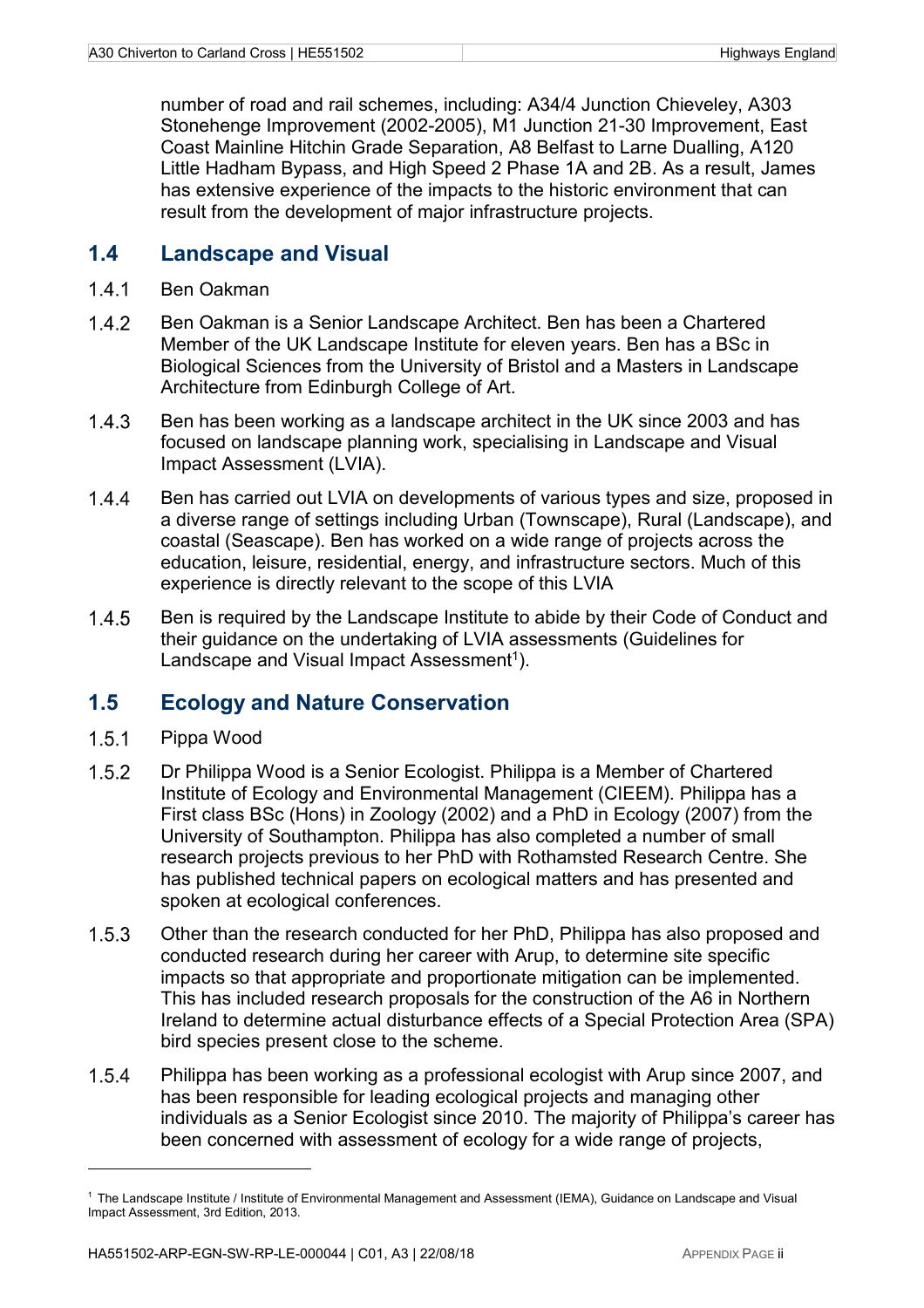including assessment of the ecological impacts from major road schemes. Since 2006, Philippa has worked on numerous major road schemes in England, Wales and Northern Ireland, including the M4, A303, A2, A6, A8, A26, A487, Neath Port Talbot Disruptor Road, and the M4 Relief Road. As a result, Philippa has extensive experience in the ecological assessment techniques used for highways proposals.

- $1.5.5$ For this assessment, Philippa is the lead ecological expert for the proposals, managing the ecology team that has undertaken the assessment and has had this role since Arup started working on the project at PCF Stage 3.
- $1.5.6$ As a Member of CIEEM, Philippa is required to abide by their Code of Professional Conduct , which has been considered when undertaking this assessment.

#### **1.6 Geology and Soils**

- $1.6.1$ Lee Taylor
- $1.6.2$ Lee Taylor (Geology and Soils Lead) is a Chartered Geologist and a Fellow of the Geological Society of London. Lee has an MESci (Hons) degree in Geology and an MSc in Applied Environmental Geology, both from Cardiff University.
- $1.6.3$ Lee has worked on engineering geological aspects and Environmental Statements for several highway schemes over a period of over 8 years, including projects within Northern Ireland (A8 and A26), Wales (M4, M4 CEM and A465) and England (A303 Stonehenge). Lee has also worked on the engineering geological aspects of an Environmental Statement for two proposed shale gas exploration wells within Lancashire. He attended public consultation events to communicate the development of risk mitigation in relation to engineering geology.
- $1.6.4$ Stuart Tillett
- $1.6.5$ Stuart Tillett (Geology and Soils co-author) is a Chartered Geologist and a Fellow of the Geological Society of London and a Member of the Society of Brownfield Risk Assessment. Stuart holds an MGeol degree in Geology from the University of Southampton.
- 1.6.6 Stuart has worked as a Geo-Environmental Engineer over a period of 11 years, during which time he has worked on both geotechnical and contaminated land aspects on a wide range of projects. His role has involved site based ground investigation (GI) supervision, undertaking and managing intrusive investigation for the assessment of contaminated land and for geotechnical purposes. Stuart has also supervised and monitored remediation of contaminated land, and provided engineering site support for large scale earthworks projects, mine stabilisation works, and large infrastructure projects. He is also an experienced contaminated land risk assessor, having undertaken numerous preliminary risk assessments, generic and detailed human health and controlled waters risk assessments, ground gas risk assessments, and other contaminated land analysis, assessment and remediation.

#### **1.7 Materials**

 $171$ Tim Wilkinson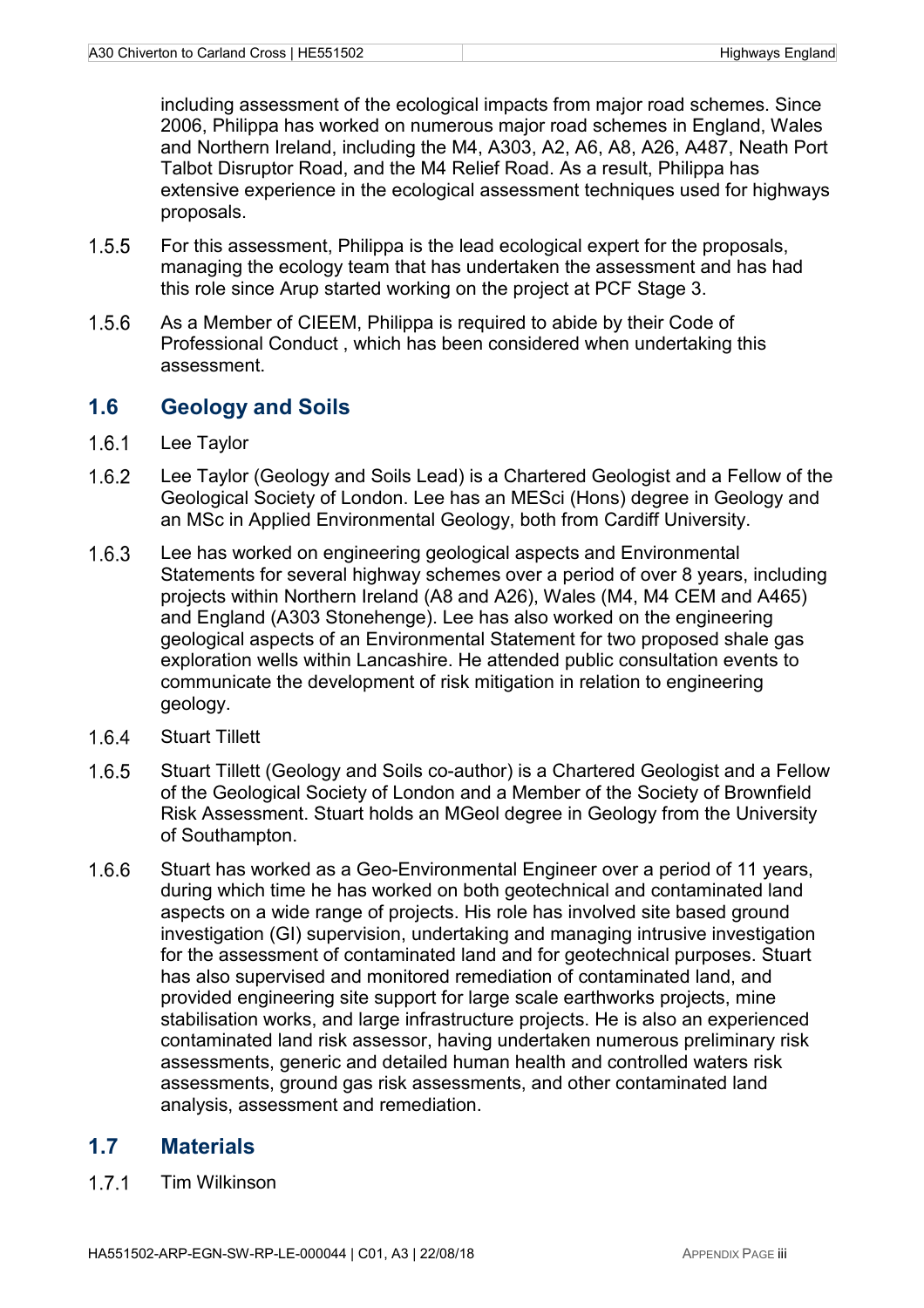- $1.7.2$ Tim Wilkinson is a Chartered Geologist and a Fellow of the Geological Society of London. Tim has a BSc (Hons) degree in Geology from The University of Liverpool (2000) and an MSc in Applied Environmental Geology from Cardiff University (2002). Tim has worked as an engineering geologist for 16 years with experience in contaminated land assessments, geotechnical investigation and design, and environmental impact assessments.
- $1.7.3$ Tim has provided input to environmental impact assessments for highways and other infrastructure and building developments over the past 11 years including a number of assessments considering the impact on materials resources.

#### **1.8 Noise and Vibration**

- $1.8.1$ Greg Harris
- $1.8.2$ Greg Harris is an Associate in Arup. He holds a Diploma in Acoustics and Noise Control (Institute of Acoustics), and a MSc in Acoustics and Noise Control (Open University). He is a member of the Institute of Acoustics.
- $1.8.3$ Greg has over 28 years' experience in environmental noise research and consultancy. He has specialised in highway noise assessment, firstly as a researcher and then in consultancy over the last 17 years. As a researcher at the Transport Research Laboratory in Berkshire he worked as part of a research team on traffic noise prediction methods, vehicle noise testing procedures, tyre noise, studies of road surface noise performance (particularly low noise surfaces) and the assessment of noise barrier performance. Greg provided policy advice on various noise matters to UK and European Government and produced various research reports and guidance documents.
- Greg was a member of the panel of specialists reviewing the revision draft of the  $1.8.4$ noise assessment guidance within the Design Manual for Roads and Bridges (2006). Greg has also drafted guidance on the design of highway noise screening for the Design Manual for Roads and Bridges (2011). More recently Greg has worked with Highways England providing advice on a range of traffic noise issues including the feasibility of a national, network-wide noise modelling system.
- $1.8.5$ Greg has carried out highway noise assessment and mitigation design for schemes in all regions of the UK. Recent schemes include the A465 Dualling (Brynmawr to Tredegar in South Wales, the A8 Dualling (Coleman's Corner to Ballyrickard Road) in Northern Ireland, and the M1 widening (J25-J28) in England. He has also advised on noise assessment of highways schemes overseas.
- $1.8.6$ Greg has been leading the noise assessment and mitigation design on the A30 Chiverton to Carland Cross (the Scheme) since June 2017. As part of the environmental assessment team, he was responsible for assessing the noise and vibration effects associated with the proposed scheme and the development of the mitigation design.
- $1.8.7$ The Environmental Statement has been prepared in accordance with the Professional Ethics and Code of Conduct of CIWEM.

### **1.9 People and Communities**

 $1.9.1$ Allan Pitt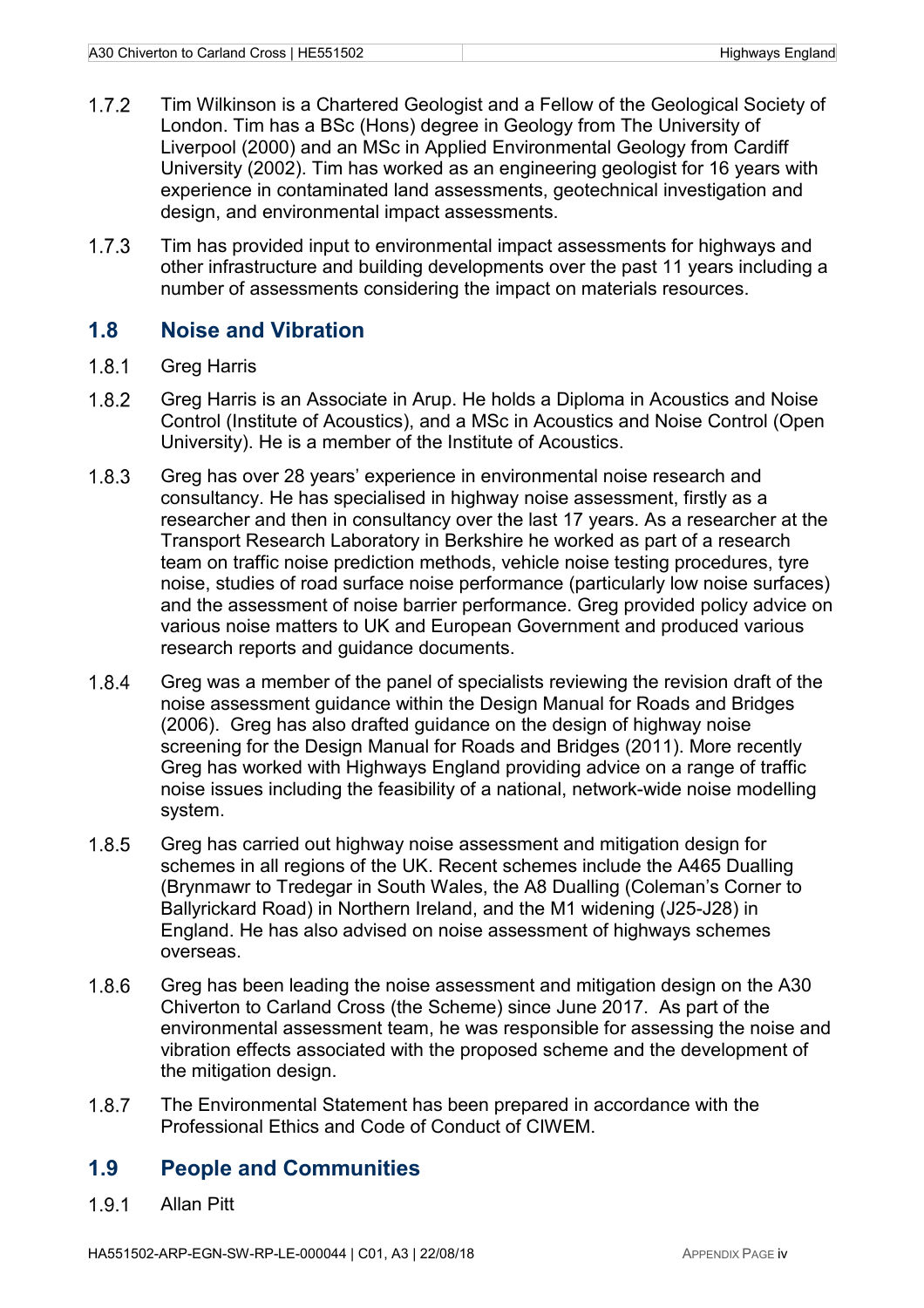- $1.9.2$ Allan Pitt MRTPI is a Chartered Town Planner working for Arup with more than nine years' relevant experience including EIA. His qualifications include a BSc in City and Regional Planning and an MSc in Regeneration Studies, both from the Cardiff University School of City and Regional Planning.
- $1.9.1$ David Brown
- $1.9.2$ David Brown MRTPI is a Chartered Town Planner working for Arup with more than twelve years' relevant experience including EIA. His qualifications include a BSc in Human Geography and an MSc in Regeneration Studies, both from the Cardiff University School of City and Regional Planning.

#### **1.10 Road Drainage and the Water Environment**

- $1.10.1$ Tom Styles
- Tom Styles is a Senior Consultant at Arup with 10 years' professional experience  $1.10.2$ following a BSc in Geography (University of Southampton) and an MSc in Catchment Dynamics and Management (University of Leeds). Tom is a Chartered Water and Environmental Manager (CWEM), Chartered Scientist (CSci) and Chartered Environmentalist (CEnv), as well as a Practitioner Member of the Institute of Environmental Management and Assessment (IEMA). He has authored, co-authored and reviewed a number of ES water assessments as well as associated assessments including Water Framework Directive assessments, Flood Risk Assessments and drainage strategies.

### **1.11 Climate Change**

- 1.11.1 Dr Kristian Steele
- $1.11.2$ Dr Kristian Steele is the climate topic lead for the project and has a history in systems analysis and environmental impact assessment modelling. Kristian works in the Arup Climate Change group where he develops and manages a broad programme of work across the environmental and sustainability fields. Kristian has a Civil Engineering degree MEng (Hons) and a Doctorate in Environmental Technology (EngD) and is a Chartered Environmentalists (CEnv).
- $1.11.3$ Kristian has specialised in climate change with experience across both GHG emissions mitigation and climate change resilience. He is an experienced life cycle practitioner and has led and delivered many system modelling projects. This includes using tools such as life cycle assessment and multi-regional input output assessment. His work has been used to inform policy and strategy advice, gain development consents, guide design projects, advise Governments, sectors and organisations, as well as support product development programmes.
- $1114$ Kristian has over 16 years practitioner experience and has led, contributed, or provided technical review to more than ten EIAs across a broad scope of civil infrastructure and building developments.